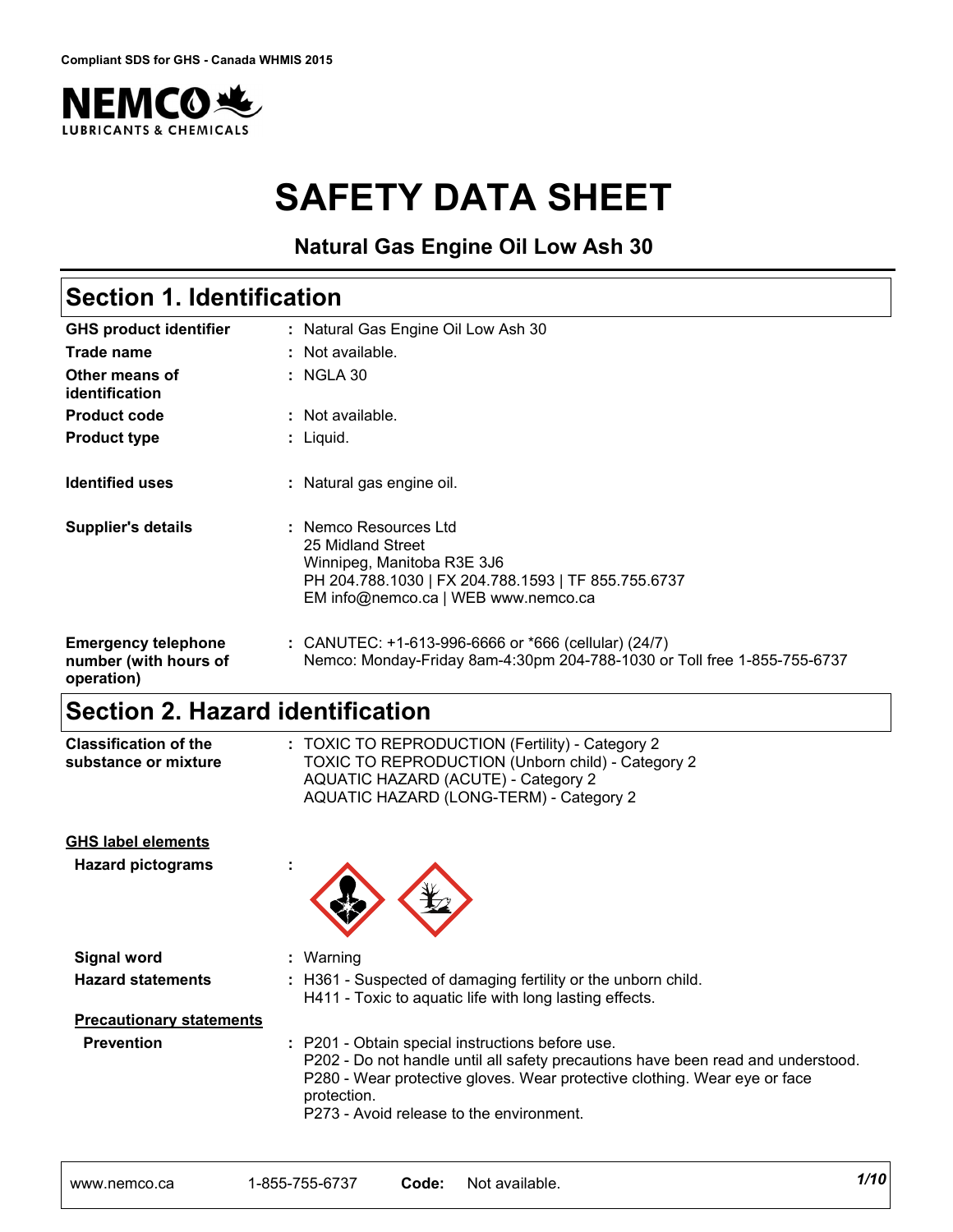

# **Section 2. Hazard identification**

| <b>Response</b>                                                                                    | : P391 - Collect spillage.<br>P308 + P313 - IF exposed or concerned: Get medical attention.                                   |
|----------------------------------------------------------------------------------------------------|-------------------------------------------------------------------------------------------------------------------------------|
| <b>Storage</b>                                                                                     | : P405 - Store locked up.                                                                                                     |
| <b>Disposal</b>                                                                                    | : P501 - Dispose of contents and container in accordance with all local, regional,<br>national and international regulations. |
| <b>Other hazards which do not : None known.</b><br>result in classification/<br><b>HHNOC/PHNOC</b> |                                                                                                                               |

# **Section 3. Composition/information on ingredients**

| Substance/mixture     | : Mixture            |
|-----------------------|----------------------|
| Other means of        | $\therefore$ NGLA 30 |
| <b>identification</b> |                      |

#### **CAS number/other identifiers**

| <b>CAS number</b>   | : Not applicable. |
|---------------------|-------------------|
| <b>Product code</b> | : Not available.  |

| Ingredient name                                           | % (w/w)   | ∣CAS number |
|-----------------------------------------------------------|-----------|-------------|
| Distillates (petroleum), hydrotreated heavy paraffinic    | $1 - 5$   | 64742-54-7  |
| Distillates (petroleum), hydrotreated light paraffinic    | $1 - 5$   | 64742-55-8  |
| Distillates (petroleum), solvent-dewaxed heavy paraffinic | $1 - 5$   | 64742-65-0  |
| Phenol, dodecyl-, branched                                | $0.1 - 1$ | 121158-58-5 |

**There are no additional ingredients present which, within the current knowledge of the supplier and in the concentrations applicable, are classified as hazardous to health or the environment and hence require reporting in this section.**

**Occupational exposure limits, if available, are listed in Section 8.**

# **Section 4. First-aid measures**

| Description of necessary first aid measures |                                                                                                                                                                                                                                                                                                                                                                                                                                                                                                                                                                                                                                                                                                                                                                           |
|---------------------------------------------|---------------------------------------------------------------------------------------------------------------------------------------------------------------------------------------------------------------------------------------------------------------------------------------------------------------------------------------------------------------------------------------------------------------------------------------------------------------------------------------------------------------------------------------------------------------------------------------------------------------------------------------------------------------------------------------------------------------------------------------------------------------------------|
| Eye contact                                 | : Immediately flush eyes with plenty of water, occasionally lifting the upper and lower<br>eyelids. Check for and remove any contact lenses. Continue to rinse for at least 20<br>minutes. Get medical attention if irritation occurs.                                                                                                                                                                                                                                                                                                                                                                                                                                                                                                                                    |
| <b>Inhalation</b>                           | : Remove victim to fresh air and keep at rest in a position comfortable for breathing.<br>If not breathing, if breathing is irregular or if respiratory arrest occurs, provide<br>artificial respiration or oxygen by trained personnel. It may be dangerous to the<br>person providing aid to give mouth-to-mouth resuscitation. Get medical attention. If<br>unconscious, place in recovery position and get medical attention immediately.<br>Maintain an open airway. Loosen tight clothing such as a collar, tie, belt or<br>waistband.                                                                                                                                                                                                                              |
| <b>Skin contact</b>                         | : Flush contaminated skin with plenty of water. Continue to rinse for at least 20<br>minutes. Get medical attention. Wash clothing before reuse. Clean shoes<br>thoroughly before reuse.                                                                                                                                                                                                                                                                                                                                                                                                                                                                                                                                                                                  |
| Ingestion                                   | : Wash out mouth with water. Remove dentures if any. Remove victim to fresh air<br>and keep at rest in a position comfortable for breathing. If material has been<br>swallowed and the exposed person is conscious, give small quantities of water to<br>drink. Stop if the exposed person feels sick as vomiting may be dangerous. Do not<br>induce vomiting unless directed to do so by medical personnel. If vomiting occurs,<br>the head should be kept low so that vomit does not enter the lungs. Get medical<br>attention. Never give anything by mouth to an unconscious person. If unconscious,<br>place in recovery position and get medical attention immediately. Maintain an open<br>airway. Loosen tight clothing such as a collar, tie, belt or waistband. |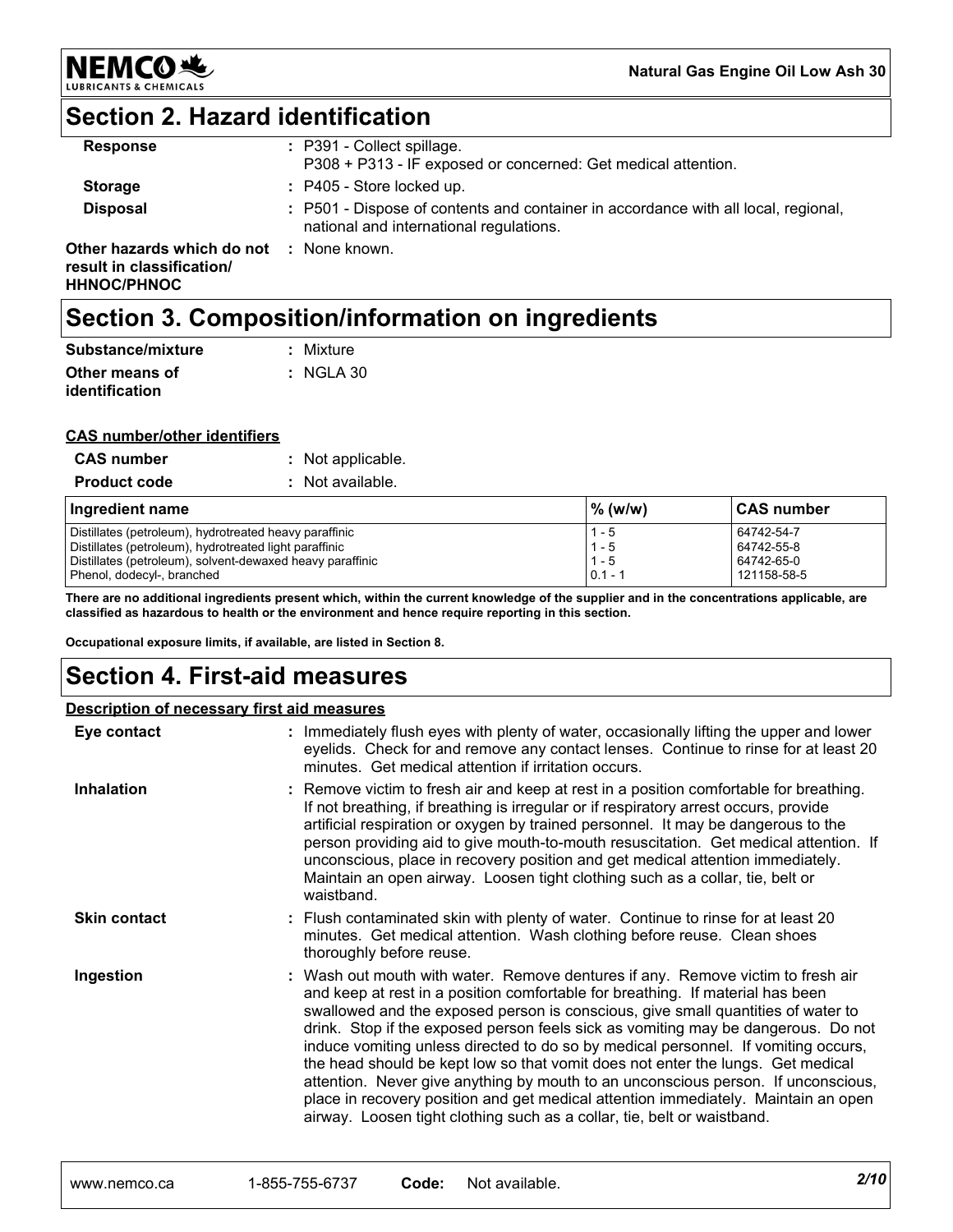

#### LUB

# **Section 4. First-aid measures**

### **Most important symptoms/effects, acute and delayed**

#### **Potential acute health effects**

| Eye contact                  | : No known significant effects or critical hazards.                                                                         |
|------------------------------|-----------------------------------------------------------------------------------------------------------------------------|
| <b>Inhalation</b>            | : No known significant effects or critical hazards.                                                                         |
| <b>Skin contact</b>          | : No known significant effects or critical hazards.                                                                         |
| Ingestion                    | : No known significant effects or critical hazards.                                                                         |
| Over-exposure signs/symptoms |                                                                                                                             |
| Eye contact                  | : No known significant effects or critical hazards.                                                                         |
| <b>Inhalation</b>            | : Adverse symptoms may include the following:<br>reduced fetal weight<br>increase in fetal deaths<br>skeletal malformations |
| <b>Skin contact</b>          | : Adverse symptoms may include the following:<br>reduced fetal weight<br>increase in fetal deaths<br>skeletal malformations |
| Ingestion                    | : Adverse symptoms may include the following:<br>reduced fetal weight<br>increase in fetal deaths<br>skeletal malformations |
|                              | Indication of immediate medical attention and special treatment needed, if necessary                                        |

| Notes to physician                | : Treat symptomatically. Contact poison treatment specialist immediately if large<br>quantities have been ingested or inhaled.                                                |
|-----------------------------------|-------------------------------------------------------------------------------------------------------------------------------------------------------------------------------|
| <b>Specific treatments</b>        | : No specific treatment.                                                                                                                                                      |
| <b>Protection of first-aiders</b> | : No action shall be taken involving any personal risk or without suitable training. It<br>may be dangerous to the person providing aid to give mouth-to-mouth resuscitation. |

**See toxicological information (Section 11)**

# **Section 5. Fire-fighting measures**

| <b>Extinguishing media</b>                               |                                                                                                                                                                                                                                                                                                    |  |
|----------------------------------------------------------|----------------------------------------------------------------------------------------------------------------------------------------------------------------------------------------------------------------------------------------------------------------------------------------------------|--|
| <b>Suitable extinguishing</b><br>media                   | : Use an extinguishing agent suitable for the surrounding fire.                                                                                                                                                                                                                                    |  |
| Unsuitable extinguishing<br>media                        | : None known.                                                                                                                                                                                                                                                                                      |  |
| <b>Specific hazards arising</b><br>from the chemical     | : In a fire or if heated, a pressure increase will occur and the container may burst.<br>This material is toxic to aquatic life with long lasting effects. Fire water contaminated<br>with this material must be contained and prevented from being discharged to any<br>waterway, sewer or drain. |  |
| <b>Hazardous thermal</b><br>decomposition products       | : No specific data.                                                                                                                                                                                                                                                                                |  |
| <b>Special protective actions</b><br>for fire-fighters   | : Promptly isolate the scene by removing all persons from the vicinity of the incident if<br>there is a fire. No action shall be taken involving any personal risk or without<br>suitable training.                                                                                                |  |
| <b>Special protective</b><br>equipment for fire-fighters | : Fire-fighters should wear appropriate protective equipment and self-contained<br>breathing apparatus (SCBA) with a full face-piece operated in positive pressure<br>mode.                                                                                                                        |  |
| www.nemco.ca                                             | 3/10<br>1-855-755-6737<br>Not available.<br>Code:                                                                                                                                                                                                                                                  |  |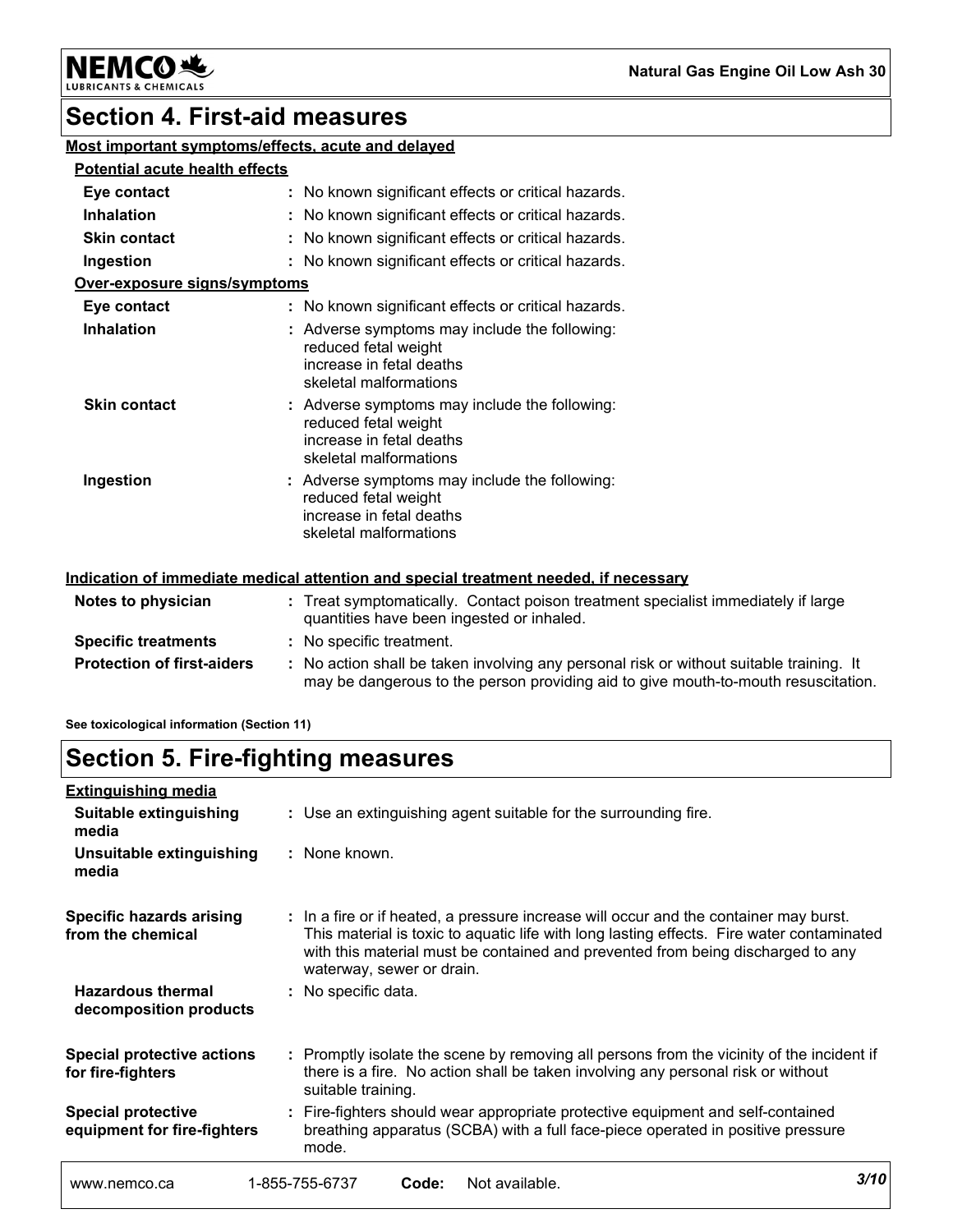**NEMCO头** LUBRICANTS & CHEMICALS

### **Section 6. Accidental release measures**

### **Personal precautions, protective equipment and emergency procedures For non-emergency**

| For non-emergency<br>personnel   | : No action shall be taken involving any personal risk or without suitable training.<br>Evacuate surrounding areas. Keep unnecessary and unprotected personnel from<br>entering. Do not touch or walk through spilled material. Avoid breathing vapor or<br>mist. Provide adequate ventilation. Wear appropriate respirator when ventilation is<br>inadequate. Put on appropriate personal protective equipment. |
|----------------------------------|------------------------------------------------------------------------------------------------------------------------------------------------------------------------------------------------------------------------------------------------------------------------------------------------------------------------------------------------------------------------------------------------------------------|
| For emergency responders         | : If specialized clothing is required to deal with the spillage, take note of any<br>information in Section 8 on suitable and unsuitable materials. See also the<br>information in "For non-emergency personnel".                                                                                                                                                                                                |
| <b>Environmental precautions</b> | : Avoid dispersal of spilled material and runoff and contact with soil, waterways,<br>drains and sewers. Inform the relevant authorities if the product has caused<br>environmental pollution (sewers, waterways, soil or air). Water polluting material.<br>May be harmful to the environment if released in large quantities. Collect spillage.                                                                |

### **Methods and materials for containment and cleaning up**

| <b>Spill</b> | : Stop leak if without risk. Move containers from spill area. Approach release from<br>upwind. Prevent entry into sewers, water courses, basements or confined areas.<br>Wash spillages into an effluent treatment plant or proceed as follows. Contain and<br>collect spillage with non-combustible, absorbent material e.g. sand, earth,<br>vermiculite or diatomaceous earth and place in container for disposal according to<br>local regulations (see Section 13). Dispose of via a licensed waste disposal<br>contractor. Contaminated absorbent material may pose the same hazard as the<br>spilled product. Note: see Section 1 for emergency contact information and Section<br>13 for waste disposal. |
|--------------|-----------------------------------------------------------------------------------------------------------------------------------------------------------------------------------------------------------------------------------------------------------------------------------------------------------------------------------------------------------------------------------------------------------------------------------------------------------------------------------------------------------------------------------------------------------------------------------------------------------------------------------------------------------------------------------------------------------------|
|--------------|-----------------------------------------------------------------------------------------------------------------------------------------------------------------------------------------------------------------------------------------------------------------------------------------------------------------------------------------------------------------------------------------------------------------------------------------------------------------------------------------------------------------------------------------------------------------------------------------------------------------------------------------------------------------------------------------------------------------|

# **Section 7. Handling and storage**

### **Precautions for safe handling**

| <u> 1 ccautions for sale handling</u>                              |                                                                                                                                                                                                                                                                                                                                                                                                                                                                                                                                                                                                                                                                                                                                                      |
|--------------------------------------------------------------------|------------------------------------------------------------------------------------------------------------------------------------------------------------------------------------------------------------------------------------------------------------------------------------------------------------------------------------------------------------------------------------------------------------------------------------------------------------------------------------------------------------------------------------------------------------------------------------------------------------------------------------------------------------------------------------------------------------------------------------------------------|
| <b>Protective measures</b>                                         | : Put on appropriate personal protective equipment (see Section 8). Avoid exposure -<br>obtain special instructions before use. Avoid exposure during pregnancy. Do not<br>handle until all safety precautions have been read and understood. Do not get in<br>eyes or on skin or clothing. Do not ingest. Avoid breathing vapor or mist. Avoid<br>release to the environment. If during normal use the material presents a respiratory<br>hazard, use only with adequate ventilation or wear appropriate respirator. Keep in<br>the original container or an approved alternative made from a compatible material,<br>kept tightly closed when not in use. Empty containers retain product residue and<br>can be hazardous. Do not reuse container. |
| Advice on general<br>occupational hygiene                          | : Eating, drinking and smoking should be prohibited in areas where this material is<br>handled, stored and processed. Workers should wash hands and face before eating,<br>drinking and smoking. See also Section 8 for additional information on hygiene<br>measures.                                                                                                                                                                                                                                                                                                                                                                                                                                                                               |
| Conditions for safe storage,<br>including any<br>incompatibilities | : Store in accordance with local regulations. Store in original container protected from<br>direct sunlight in a dry, cool and well-ventilated area, away from incompatible<br>materials (see Section 10) and food and drink. Store locked up. Keep container<br>tightly closed and sealed until ready for use. Containers that have been opened<br>must be carefully resealed and kept upright to prevent leakage. Do not store in<br>unlabeled containers. Use appropriate containment to avoid environmental<br>contamination. See Section 10 for incompatible materials before handling or use.                                                                                                                                                  |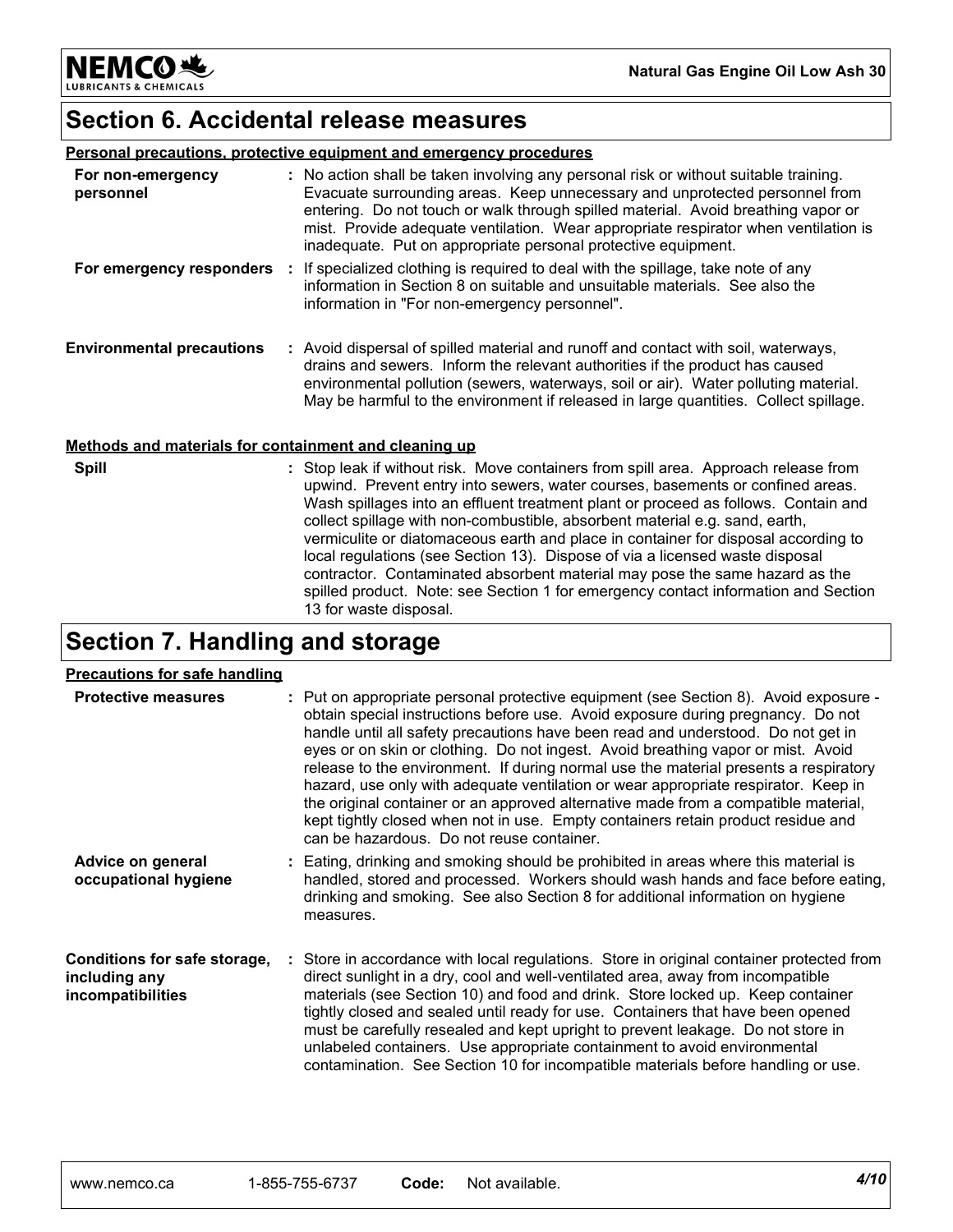

### **Section 8. Exposure controls/personal protection**

#### **Control parameters**

### **Occupational exposure limits**

| Ingredient name                                           | <b>Exposure limits</b>                                                                                                                                                                                                                                                                                    |
|-----------------------------------------------------------|-----------------------------------------------------------------------------------------------------------------------------------------------------------------------------------------------------------------------------------------------------------------------------------------------------------|
| Distillates (petroleum), hydrotreated heavy paraffinic    | CA Alberta Provincial (Canada, 4/2009).<br>8 hrs OEL: 5 mg/m <sup>3</sup> 8 hours. Form: Mist<br>15 min OEL: 10 mg/m <sup>3</sup> 15 minutes. Form: Mist<br>CA Quebec Provincial (Canada, 1/2014).<br>TWAEV: 5 mg/m <sup>3</sup> 8 hours. Form: Mist<br>STEV: 10 mg/m <sup>3</sup> 15 minutes. Form: Mist |
| Distillates (petroleum), hydrotreated light paraffinic    | CA Quebec Provincial (Canada, 1/2014).<br>TWAEV: 5 mg/m <sup>3</sup> 8 hours. Form: Mist<br>STEV: 10 mg/m <sup>3</sup> 15 minutes. Form: Mist<br>CA Alberta Provincial (Canada, 4/2009).<br>8 hrs OEL: 5 mg/m <sup>3</sup> 8 hours. Form: Mist<br>15 min OEL: 10 mg/m <sup>3</sup> 15 minutes. Form: Mist |
| Distillates (petroleum), solvent-dewaxed heavy paraffinic | CA Alberta Provincial (Canada, 4/2009).<br>8 hrs OEL: 5 mg/m <sup>3</sup> 8 hours. Form: Mist<br>15 min OEL: 10 mg/m <sup>3</sup> 15 minutes. Form: Mist<br>CA Quebec Provincial (Canada, 1/2014).<br>TWAEV: 5 mg/m <sup>3</sup> 8 hours. Form: Mist<br>STEV: 10 mg/m <sup>3</sup> 15 minutes. Form: Mist |

| Appropriate engineering<br><b>controls</b> | : If user operations generate dust, fumes, gas, vapor or mist, use process enclosures,<br>local exhaust ventilation or other engineering controls to keep worker exposure to<br>airborne contaminants below any recommended or statutory limits. |
|--------------------------------------------|--------------------------------------------------------------------------------------------------------------------------------------------------------------------------------------------------------------------------------------------------|
| <b>Environmental exposure</b>              | : Emissions from ventilation or work process equipment should be checked to ensure                                                                                                                                                               |
| <b>controls</b>                            | they comply with the requirements of environmental protection legislation.                                                                                                                                                                       |

### **Individual protection measures**

| <b>Hygiene measures</b>    | : Wash hands, forearms and face thoroughly after handling chemical products, before<br>eating, smoking and using the lavatory and at the end of the working period.<br>Appropriate techniques should be used to remove potentially contaminated clothing.<br>Wash contaminated clothing before reusing. Ensure that eyewash stations and<br>safety showers are close to the workstation location.                                                                                                                                                                                                                         |
|----------------------------|---------------------------------------------------------------------------------------------------------------------------------------------------------------------------------------------------------------------------------------------------------------------------------------------------------------------------------------------------------------------------------------------------------------------------------------------------------------------------------------------------------------------------------------------------------------------------------------------------------------------------|
| <b>Eye/face protection</b> | : Safety eyewear complying with an approved standard should be used when a risk<br>assessment indicates this is necessary to avoid exposure to liquid splashes, mists,<br>gases or dusts. If contact is possible, the following protection should be worn,<br>unless the assessment indicates a higher degree of protection: safety glasses with<br>side-shields.                                                                                                                                                                                                                                                         |
| <b>Skin protection</b>     |                                                                                                                                                                                                                                                                                                                                                                                                                                                                                                                                                                                                                           |
| <b>Hand protection</b>     | : Chemical-resistant, impervious gloves complying with an approved standard should<br>be worn at all times when handling chemical products if a risk assessment indicates<br>this is necessary. Considering the parameters specified by the glove manufacturer,<br>check during use that the gloves are still retaining their protective properties. It<br>should be noted that the time to breakthrough for any glove material may be<br>different for different glove manufacturers. In the case of mixtures, consisting of<br>several substances, the protection time of the gloves cannot be accurately<br>estimated. |
| <b>Body protection</b>     | : Personal protective equipment for the body should be selected based on the task<br>being performed and the risks involved and should be approved by a specialist<br>before handling this product.                                                                                                                                                                                                                                                                                                                                                                                                                       |
| Other skin protection      | : Appropriate footwear and any additional skin protection measures should be<br>selected based on the task being performed and the risks involved and should be<br>approved by a specialist before handling this product.                                                                                                                                                                                                                                                                                                                                                                                                 |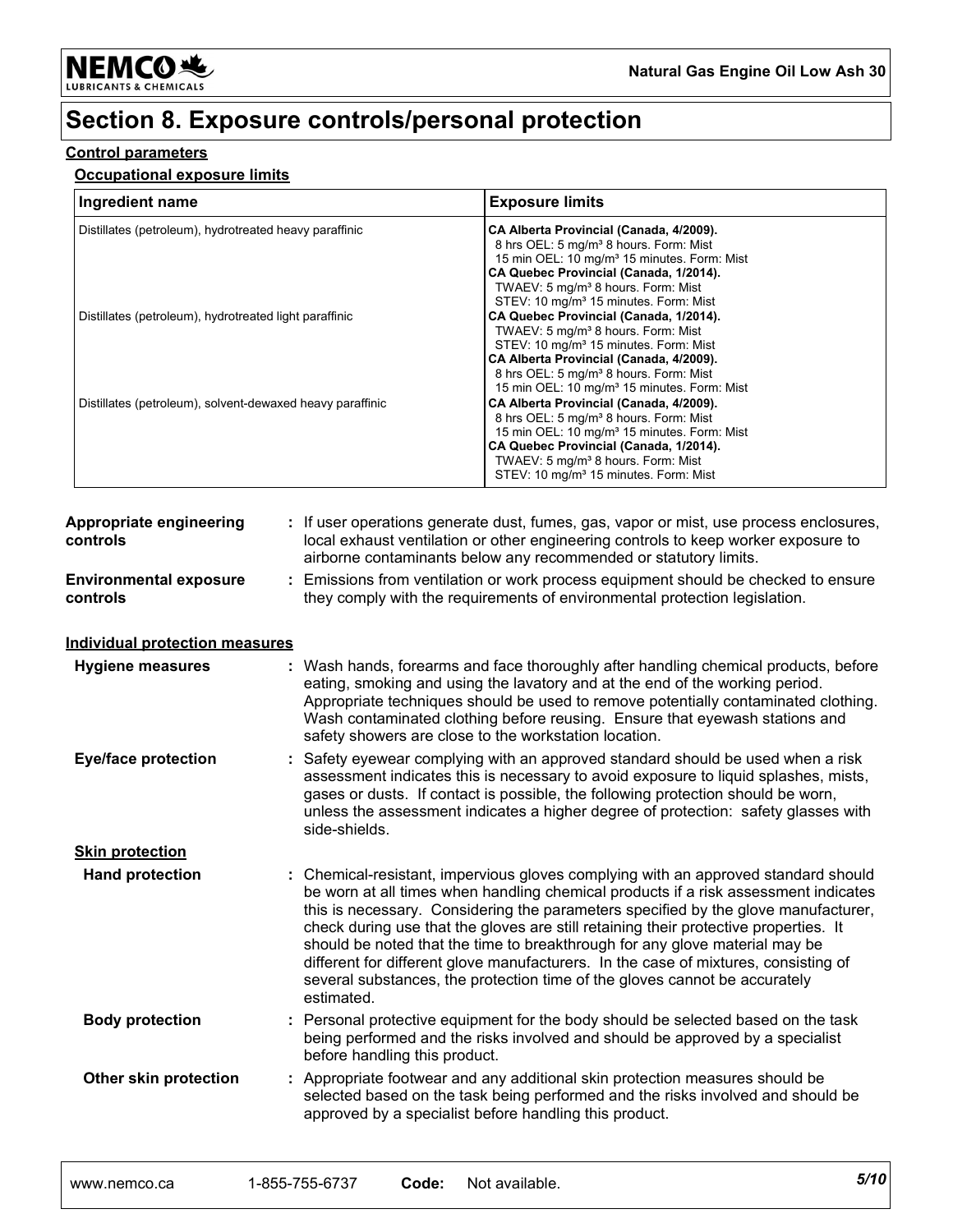

**Section 8. Exposure controls/personal protection**

**Respiratory protection :**

Based on the hazard and potential for exposure, select a respirator that meets the appropriate standard or certification. Respirators must be used according to a respiratory protection program to ensure proper fitting, training, and other important aspects of use.

# **Section 9. Physical and chemical properties**

| <b>Appearance</b>                                 |                                                                                    |
|---------------------------------------------------|------------------------------------------------------------------------------------|
| <b>Physical state</b>                             | : Liquid.                                                                          |
| Color                                             | : Amber                                                                            |
| Odor                                              | : Mild petroleum.                                                                  |
| Odor threshold                                    | : Not available.                                                                   |
| рH                                                | Not available.                                                                     |
| <b>Freezing point</b>                             | : $-26^{\circ}$ C (-14.8 $^{\circ}$ F)                                             |
| <b>Boiling point</b>                              | Not available.                                                                     |
| <b>Flash point</b>                                | Closed cup: 215°C (419°F)                                                          |
| <b>Evaporation rate</b>                           | : Not available.                                                                   |
| Flammability (solid, gas)                         | : Not available.                                                                   |
| Lower and upper explosive<br>(flammable) limits   | : Not available.                                                                   |
| Vapor pressure                                    | : Not available.                                                                   |
| <b>Vapor density</b>                              | Not available.                                                                     |
| <b>Relative density</b>                           | Not available.                                                                     |
| <b>Solubility</b>                                 | $:$ Insoluble in water.                                                            |
| <b>Partition coefficient: n-</b><br>octanol/water | : Not available.                                                                   |
| <b>Auto-ignition temperature</b>                  | $:$ Not available.                                                                 |
| <b>Decomposition temperature</b>                  | $\therefore$ Not available.                                                        |
| <b>Viscosity</b>                                  | Kinematic: $12.1 \text{ cSt } (100^{\circ} \text{C})$<br>Kinematic: 107 cSt (40°C) |

# **Section 10. Stability and reactivity**

| <b>Reactivity</b>                            | : No specific test data related to reactivity available for this product or its ingredients. |
|----------------------------------------------|----------------------------------------------------------------------------------------------|
| <b>Chemical stability</b>                    | : The product is stable.                                                                     |
| <b>Possibility of hazardous</b><br>reactions | : Under normal conditions of storage and use, hazardous reactions will not occur.            |
| <b>Conditions to avoid</b>                   | : No specific data.                                                                          |
| Incompatible materials                       | : Reactive or incompatible with the following materials: oxidizing materials.                |
| <b>Hazardous decomposition</b>               | : Under normal conditions of storage and use, hazardous decomposition products               |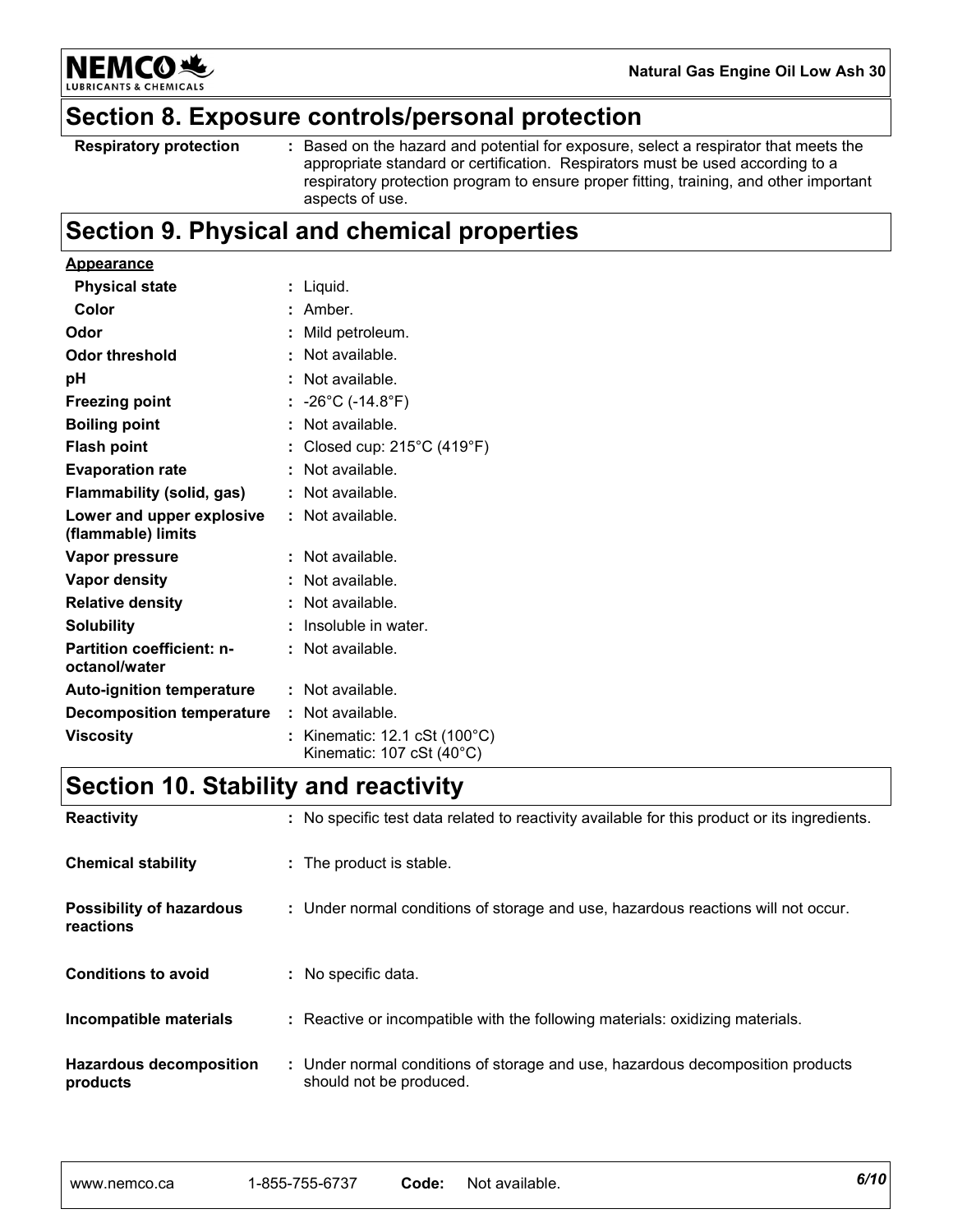

# **Section 11. Toxicological information**

### **Information on toxicological effects**

#### **Acute toxicity**

| <b>Product/ingredient name</b>                                                                | <b>Result</b> | <b>Species</b> | <b>Dose</b>            | <b>Exposure</b> |
|-----------------------------------------------------------------------------------------------|---------------|----------------|------------------------|-----------------|
| Distillates (petroleum), hydrotreated   LC50 Inhalation Dusts and mists<br>l light paraffinic |               | Rat            | 3900 mg/m <sup>3</sup> | 4 hours         |
| Distillates (petroleum), solvent-<br>dewaxed heavy paraffinic                                 | LD50 Dermal   | Rabbit         | >5000 mg/kg            |                 |
|                                                                                               | LD50 Oral     | Rat            | >5000 mg/kg            |                 |

#### **Irritation/Corrosion**

There is no data available.

#### **Sensitization**

There is no data available.

#### **Mutagenicity**

There is no data available.

#### **Carcinogenicity**

There is no data available.

#### **Reproductive toxicity**

There is no data available.

#### **Teratogenicity**

There is no data available.

#### **Specific target organ toxicity (single exposure)**

There is no data available.

### **Specific target organ toxicity (repeated exposure)**

There is no data available.

### **Aspiration hazard**

| <b>Name</b>                                               | Result                                |
|-----------------------------------------------------------|---------------------------------------|
| Distillates (petroleum), hydrotreated heavy paraffinic    | <b>ASPIRATION HAZARD - Category 1</b> |
| Distillates (petroleum), hydrotreated light paraffinic    | <b>ASPIRATION HAZARD - Category 1</b> |
| Distillates (petroleum), solvent-dewaxed heavy paraffinic | <b>ASPIRATION HAZARD - Category 1</b> |

#### **Information on the likely :** Dermal contact. Eye contact. Inhalation. Ingestion.

### **routes of exposure**

### **Potential acute health effects**

| Eye contact         | : No known significant effects or critical hazards. |
|---------------------|-----------------------------------------------------|
| <b>Inhalation</b>   | : No known significant effects or critical hazards. |
| <b>Skin contact</b> | : No known significant effects or critical hazards. |
| Ingestion           | : No known significant effects or critical hazards. |

#### **Symptoms related to the physical, chemical and toxicological characteristics**

| Eye contact         | : No known significant effects or critical hazards.                                                                         |
|---------------------|-----------------------------------------------------------------------------------------------------------------------------|
| <b>Inhalation</b>   | : Adverse symptoms may include the following:<br>reduced fetal weight<br>increase in fetal deaths<br>skeletal malformations |
| <b>Skin contact</b> | : Adverse symptoms may include the following:<br>reduced fetal weight<br>increase in fetal deaths<br>skeletal malformations |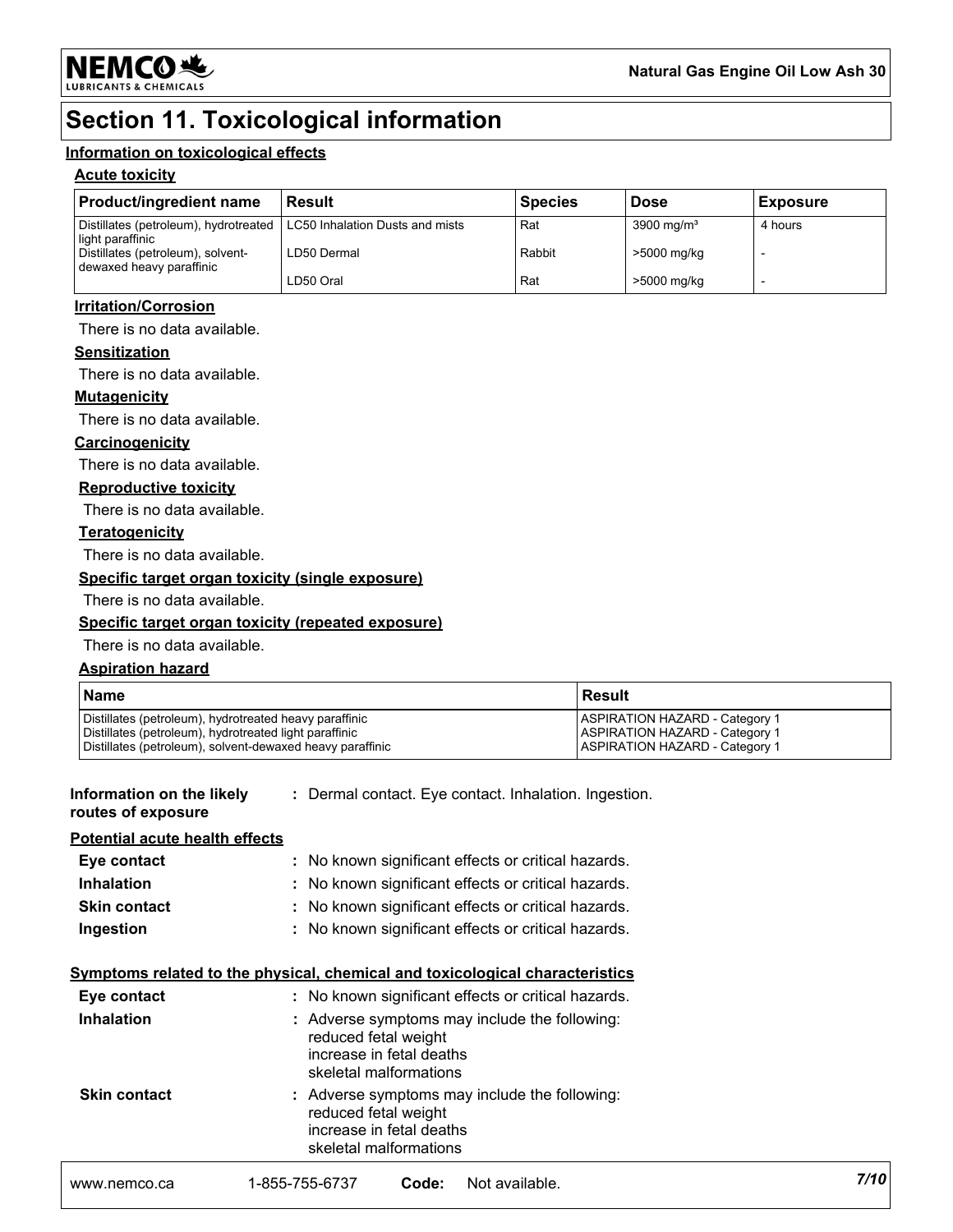**NEMCO头** LUBRIO

# **Section 11. Toxicological information**

| Ingestion                               | : Adverse symptoms may include the following:<br>reduced fetal weight<br>increase in fetal deaths<br>skeletal malformations |
|-----------------------------------------|-----------------------------------------------------------------------------------------------------------------------------|
|                                         | Delayed and immediate effects and also chronic effects from short and long term exposure                                    |
| <b>Short term exposure</b>              |                                                                                                                             |
| <b>Potential immediate</b><br>effects   | : No known significant effects or critical hazards.                                                                         |
| <b>Potential delayed effects</b>        | : No known significant effects or critical hazards.                                                                         |
| Long term exposure                      |                                                                                                                             |
| <b>Potential immediate</b><br>effects   | : No known significant effects or critical hazards.                                                                         |
| <b>Potential delayed effects</b>        | : No known significant effects or critical hazards.                                                                         |
| <b>Potential chronic health effects</b> |                                                                                                                             |
| General                                 | : No known significant effects or critical hazards.                                                                         |
| Carcinogenicity                         | : No known significant effects or critical hazards.                                                                         |
| <b>Mutagenicity</b>                     | : No known significant effects or critical hazards.                                                                         |
| <b>Teratogenicity</b>                   | : Suspected of damaging the unborn child.                                                                                   |
| <b>Developmental effects</b>            | : No known significant effects or critical hazards.                                                                         |
| <b>Fertility effects</b>                | : Suspected of damaging fertility.                                                                                          |

### **Numerical measures of toxicity**

#### **Acute toxicity estimates**

| <b>Route</b> | <b>ATE value</b> |
|--------------|------------------|
| Oral         | 37037 mg/kg      |

# **Section 12. Ecological information**

#### **Toxicity**

There is no data available.

### **Persistence and degradability**

There is no data available.

### **Bioaccumulative potential**

| <b>Product/ingredient name</b> | $LogP_{ow}$ | <b>BCF</b> | <b>Potential</b> |
|--------------------------------|-------------|------------|------------------|
| Phenol, dodecyl-, branched     | 6.1         | 1601       | high             |

#### **Mobility in soil**

| Soil/water partition   | : There is no data available. |
|------------------------|-------------------------------|
| coefficient $(K_{oc})$ |                               |

|  | Other adverse effects |  |  |
|--|-----------------------|--|--|
|--|-----------------------|--|--|

**Other adverse effects :** No known significant effects or critical hazards.

| 1-855-755-6737<br>Code:<br>www.nemco.ca | 8/10<br>Not available. |
|-----------------------------------------|------------------------|
|-----------------------------------------|------------------------|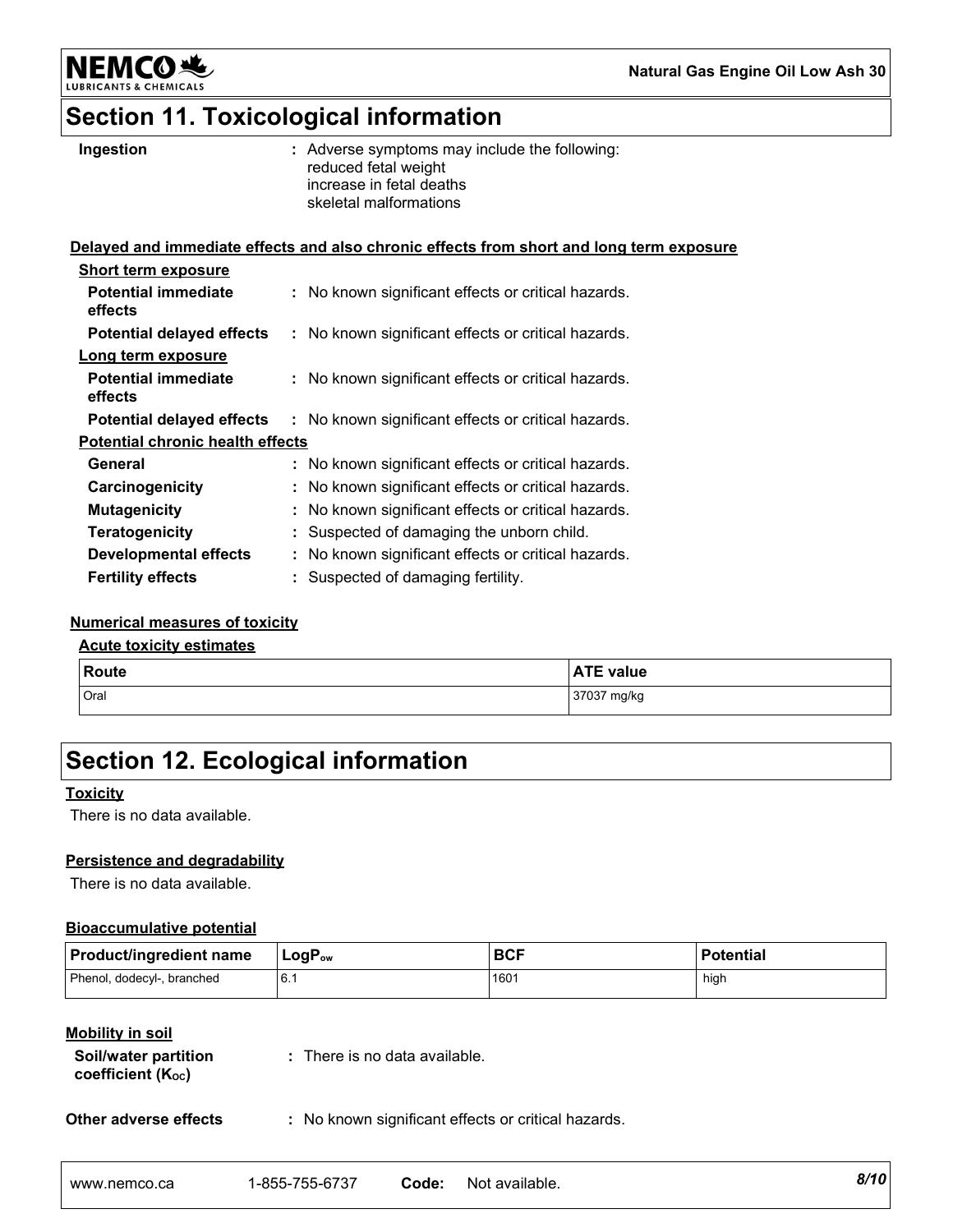

**Natural Gas Engine Oil Low Ash 30**

# **Section 13. Disposal considerations**

The generation of waste should be avoided or minimized wherever possible. Disposal of this product, solutions and any by-products should comply with the requirements of environmental protection and waste disposal legislation and any regional local authority requirements. Dispose of surplus and non-recyclable products via a licensed waste disposal contractor. Waste should not be disposed of untreated to the sewer unless fully compliant with the requirements of all authorities with jurisdiction. Waste packaging should be recycled. Incineration or landfill should only be considered when recycling is not feasible. This material and its container must be disposed of in a safe way. Care should be taken when handling empty containers that have not been cleaned or rinsed out. Empty containers or liners may retain some product residues. Avoid dispersal of spilled material and runoff and contact with soil, waterways, drains and sewers. **Disposal methods :**

### **Section 14. Transport information**

|                                      | <b>TDG Classification</b>                                                                                                                                                                                                                                                               | <b>IMDG</b>                                                                                                                                                                                                               | <b>IATA</b>                                                                                                                                                                                                      |
|--------------------------------------|-----------------------------------------------------------------------------------------------------------------------------------------------------------------------------------------------------------------------------------------------------------------------------------------|---------------------------------------------------------------------------------------------------------------------------------------------------------------------------------------------------------------------------|------------------------------------------------------------------------------------------------------------------------------------------------------------------------------------------------------------------|
| <b>UN number</b>                     | <b>UN3082</b>                                                                                                                                                                                                                                                                           | <b>UN3082</b>                                                                                                                                                                                                             | <b>UN3082</b>                                                                                                                                                                                                    |
| <b>UN proper</b><br>shipping name    | ENVIRONMENTALLY HAZARDOUS<br>SUBSTANCE, LIQUID, N.O.S. (Phenol,<br>dodecyl-, branched)                                                                                                                                                                                                  | ENVIRONMENTALLY HAZARDOUS<br>SUBSTANCE, LIQUID, N.O.S.<br>(Phenol, dodecyl-, branched). Marine<br>pollutant (Phenol, dodecyl-, branched)                                                                                  | ENVIRONMENTALLY HAZARDOUS<br>SUBSTANCE, LIQUID, N.O.S. (Phenol,<br>dodecyl-, branched)                                                                                                                           |
| <b>Transport</b><br>hazard class(es) | 9                                                                                                                                                                                                                                                                                       | 9                                                                                                                                                                                                                         | 9                                                                                                                                                                                                                |
|                                      | ⊻∠                                                                                                                                                                                                                                                                                      | ⊻⊿                                                                                                                                                                                                                        | ⋭2                                                                                                                                                                                                               |
| Packing group                        | III                                                                                                                                                                                                                                                                                     | $\mathbf{III}$                                                                                                                                                                                                            | $\mathbf{III}$                                                                                                                                                                                                   |
| Environmental<br>hazards             | Yes.                                                                                                                                                                                                                                                                                    | Yes.                                                                                                                                                                                                                      | Yes.                                                                                                                                                                                                             |
| <b>Additional</b><br>information     | Product classified as per the following<br>sections of the Transportation of<br>Dangerous Goods Regulations: 2.43-2.<br>45 (Class 9), 2.7 (Marine pollutant<br>mark).<br>Non-bulk packages of this product are<br>not regulated as dangerous goods<br>when transported by road or rail. | This product is not regulated as a<br>dangerous good when transported in<br>sizes of $\leq 5$ L or $\leq 5$ kg, provided the<br>packagings meet the general<br>provisions of 4.1.1.1, 4.1.1.2 and 4.1.<br>1.4 to 4.1.1.8. | This product is not regulated as a<br>dangerous good when transported in<br>sizes of $\leq 5$ L or $\leq 5$ kg, provided the<br>packagings meet the general provisions<br>of 5.0.2.4.1, 5.0.2.6.1.1 and 5.0.2.8. |

**AERG :** 171

**Special precautions for user Transport within user's premises:** always transport in closed containers that are **:** upright and secure. Ensure that persons transporting the product know what to do in the event of an accident or spillage.

# **Section 15. Regulatory information**

| <b>Canadian lists</b>        |                                      |
|------------------------------|--------------------------------------|
| <b>Canadian NPRI</b>         | : None of the components are listed. |
| <b>CEPA Toxic substances</b> | : None of the components are listed. |
| <b>Canada inventory</b>      | : Not determined.                    |